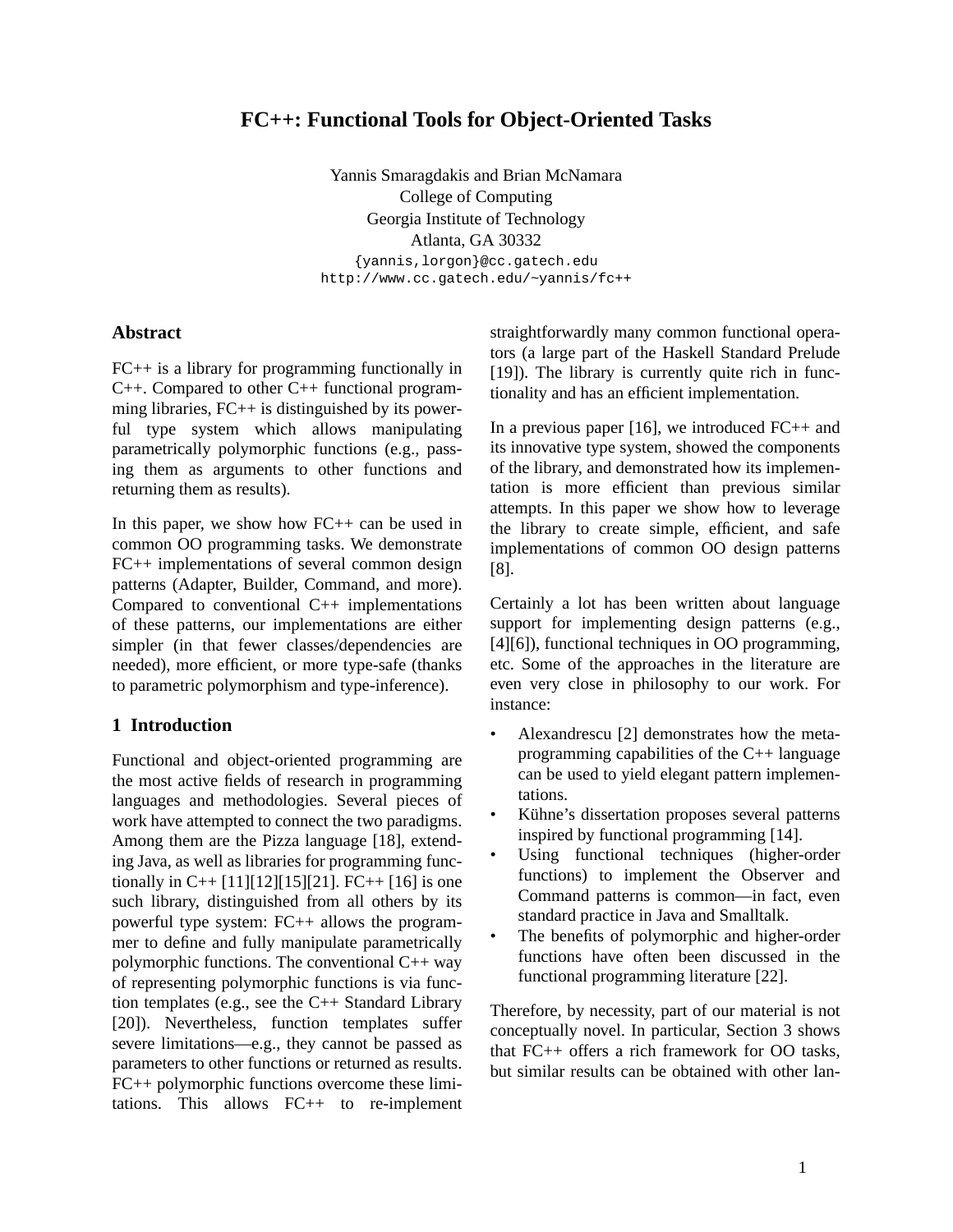guages or libraries (although, among C++ approaches, FC++ is arguably the most complete).

[Section 4,](#page-6-0) however, shows new implementations of common patterns by concentrating on some of the more novel elements of FC++—mainly type inference and its ability to manipulate polymorphic functions. We see how parametric polymorphism can find its way into some design patterns, how FC++ can handle such tasks, and how using parametric polymorphism results into more generic code. [Note that we do not discuss improvements in design patterns' implementations by the mere addition of parametric typing (e.g., C++ class templates) in a language. These are well understood and are even discussed in [\[8\]](#page-12-0), as implementation suggestions.]

Although some C++ background is required for much of the paper, we believe that the principles are interesting even to non-C++ programmers. In particular, the paper offers insights for language designers and shows a platform where both subtype polymorphism and parametric polymorphism with type inference are readily available as complementary tools for problem solving.

## **2 Background: Functional Programming with FC++**

We begin by introducing FC++. We divide this introduction into two parts. Section 2.1 gives an overview of the FC++ library, from the perspective of a user of the library components. [Section 2.2](#page-2-0) describes a few of the important implementation techniques of the FC++ library. These will be employed in [Section 4](#page-6-0) and are necessary for the user who intends to write polymorphic functions using FC++. The ability to manipulate polymorphic functions is what sets FC++ apart from all other functional programming libraries in C++. For a more complete introduction to FC++, the reader should refer to [[16\].](#page-12-0)

## **2.1 FC++ Basics**

In FC++, we express functions as instances of classes that follow certain conventions. We call such classes *functoids*. The key advantage to using functoids (rather than C++ functions or function templates) is that we can pass them as parameters

and return them as results—even if they are polymorphic. There are two kinds of functoids: *direct* and *indirect*. Direct functoids are the usual representation for functions in FC++. Direct functoids can be either monomorphic or polymorphic. Indirect functoids, on the other hand, must always be monomorphic but can express *first-class* functions. That is, with indirect functoids, we can define variables that range over all functions with the same type signature. Thus, indirect functoids can be viewed as indirect function references, much like C/C++ function pointers. In addition to direct and indirect functoids, FC++ provides a number of useful operations for creating functoids, composing them, specializing them, etc. We shall now discuss a few of the key components of FC++ in more detail.

*Indirect functoids* are represented as the FunN family of classes. FunNs specify function signatures via template parameters;  $N$  is the number of arguments. For example, Fun2<int, char, string> is the type of a two-argument indirect functoid which takes an int and a char and returns a string. Note that the first N template arguments comprise the argument types of the function, and the last template argument is the result type. Thus, the simplest kind of indirect functoid is a Fun0<void>—a function that takes no arguments and returns no result. (As we show in [Section 3](#page-3-0), this simplest functoid plays a significant role in a number of patterns.)

A common way to create indirect functoids is with ptr\_to\_fun. ptr\_to\_fun transforms a normal C++ function into a functoid. Here is a simple example, which also demonstrates how indirect functoids can range over different functions:

```
int i_times( int x, int y ) { return x*y; }
int i_plus( int x, int y ) { return x+y; }
...
Fun2<int,int,int> f;
f = ptr_to_fun(\&i_times);f(3,4); // returns 12
f = ptr_to_fun(\&i_plus);f(3,4); // returns 7
```
Note that  $f$ 's behavior depends on which functoid it is bound to. This may seem reminiscent of OO dynamic dispatch (where a method call depends upon the dynamic type of the object that the receiver is bound to), and rightly so! There is just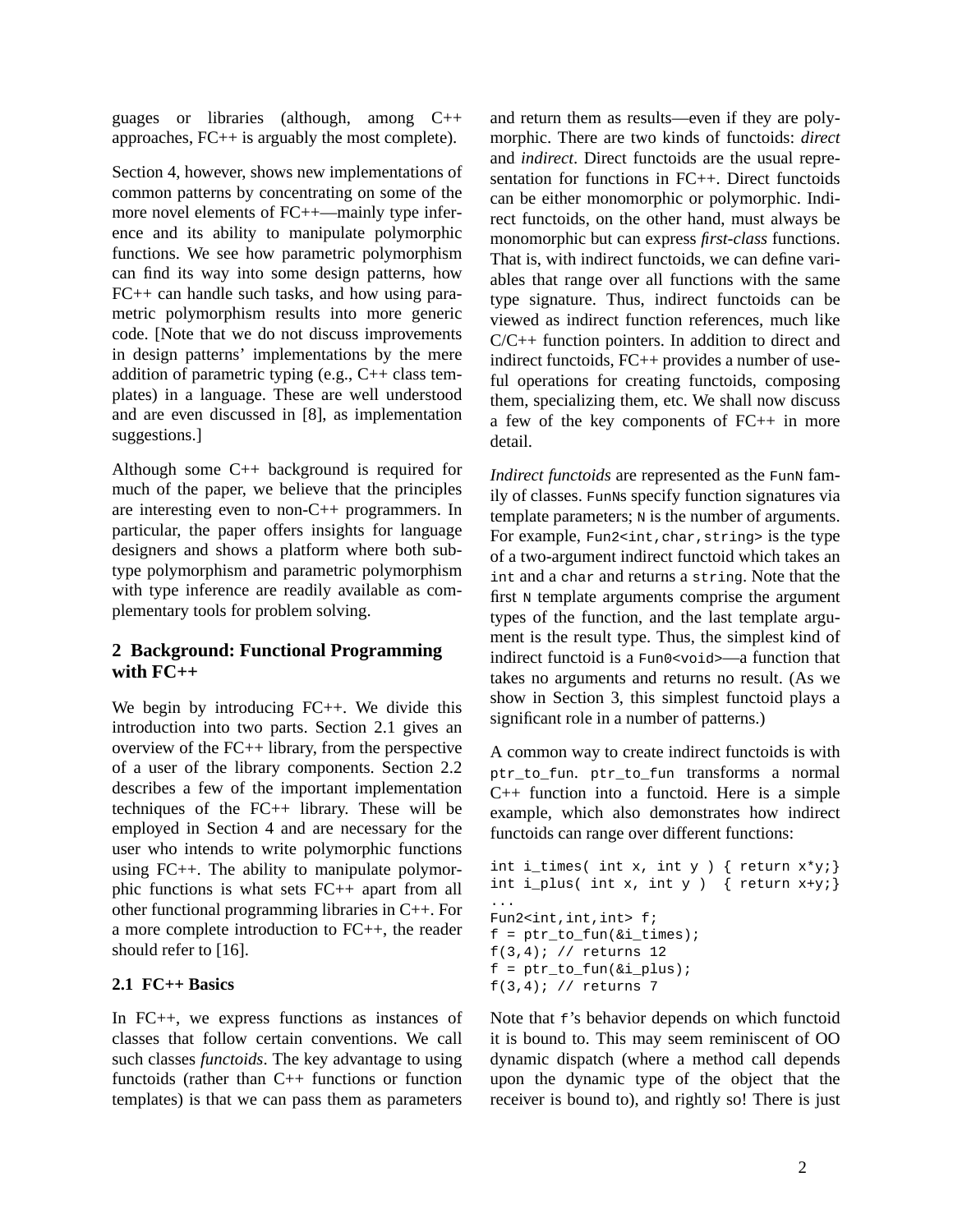<span id="page-2-0"></span>such a virtual method call buried inside the implementation of all indirect functoids.

Indirect functoids are more versatile than function pointers: they employ automatically currying, they can be bound to new function objects that are created on-the-fly, and they exhibit a form of subtype polymorphism (see [\[16\]\)](#page-12-0). What follows will demonstrate some of these features, which have important applications in [Section 3 a](#page-3-0)nd S[ection 4.](#page-6-0)

*Currying* is a functional technique that allows us to bind a subset of a function's arguments to specific values. For example, we can use curry to bind the first argument of  $f$  to the value 1, creating a new one-argument function:

Funl<int,int> inc = curry2(f,1);  $inc(4)$ ; // returns  $5 - i.e.,$  i\_plus(1,4)

(The 2 in curry2 refers to the number of arguments that  $f$  expects.) In fact,  $FC++$  also allows the currying to be implicit—when a functoid is called with fewer actual arguments than it expects, it returns a curried functoid. For instance, the previous example can be written more simply as:

Funl<int, int> inc =  $f(1)$ ;  $inc(4)$ ; // returns  $5 - i.e.,$  i\_plus(1,4)

Although this simpler form is what a typical FC++ user would write, we will avoid it in this paper, in order to emphasize that currying is done through polymorphic functions (e.g., curry2) that manipulate other (possibly polymorphic) functions.

*Functional composition* is easily expressed with compose:

Fun1<int,int>  $inc2 = compose(inc,inc);$  $inc2(4)$ ; // returns  $6 - i.e., inc(inc(4))$ 

Currying and composition are among the powerful functional techniques for building new functions on-the-fly.

Unlike indirect functoids, *direct functoids* can be polymorphic. Consider the simple example of a function to create a std:: $pair$ . (std:: $pair$  is the template struct in C++ used to represent a pair of values.) The direct functoid mk\_pair makes a std::pair from its two parameters. For example, mk\_pair(3,'c')

returns a std::pair structure whose first field is

the int 3, and whose second field is the char 'c'. Indeed, the C++ standard defines a template function for the same purpose, which goes by the name std::make\_pair. However, compared to mk\_pair, std::make\_pair suffers extreme limitations, by virtue of being defined as a template function. Template functions cannot be passed as parameters, which means we cannot use the functional techniques mentioned above (i.e., currying and composition) on templates. Direct functoids avoid these limitations. For example, we can say

curry2( mk\_pair, 3 )

to return a new direct functoid which takes one argument of any type T, and returns a std::pair<int, T> whose first field is 3.

#### **2.2 Expressing Polymorphic FC++ Functoids**

In the previous example, we demonstrated passing a polymorphic functoid to a higher-order function which returned a polymorphic result. How is this accomplished using  $C_{++}$ ? The trick in  $FC_{++}$  is to use a struct with nested template members for both the actual function as well as an explicit representation of the type signature of functoid, so that we can exploit the language's type inference of function arguments. Thus in FC++ we would define mk\_pair as:

```
struct MkPair {
  template <class T, class U>
  std::pair<T,U> operator() ( T x, U y ) {
    return std::pair<T,U>(x,y);
  }
  template <class T, class U>
  struct Sig
    : FunType<T,U,std::pair<T,U> > {};
} mk_pair;
```
The operator() member (the usual way to define a function object in  $C_{++}$ ) is defined just as we would expect. The key is the Sig member. FC++ functoids all have member structs named Sig which encode their function signatures. These sigs contain typedefs named ResultType, FirstArg-Type, etc., according to FC++ library conventions. To ease the task of defining such Sig members, we inherit the generic FunType class which defines the typedefs; FunType follows the same conventions as the indirect functoid FunN classes (the first few template parameters are the argument types and the final template parameter is the result type).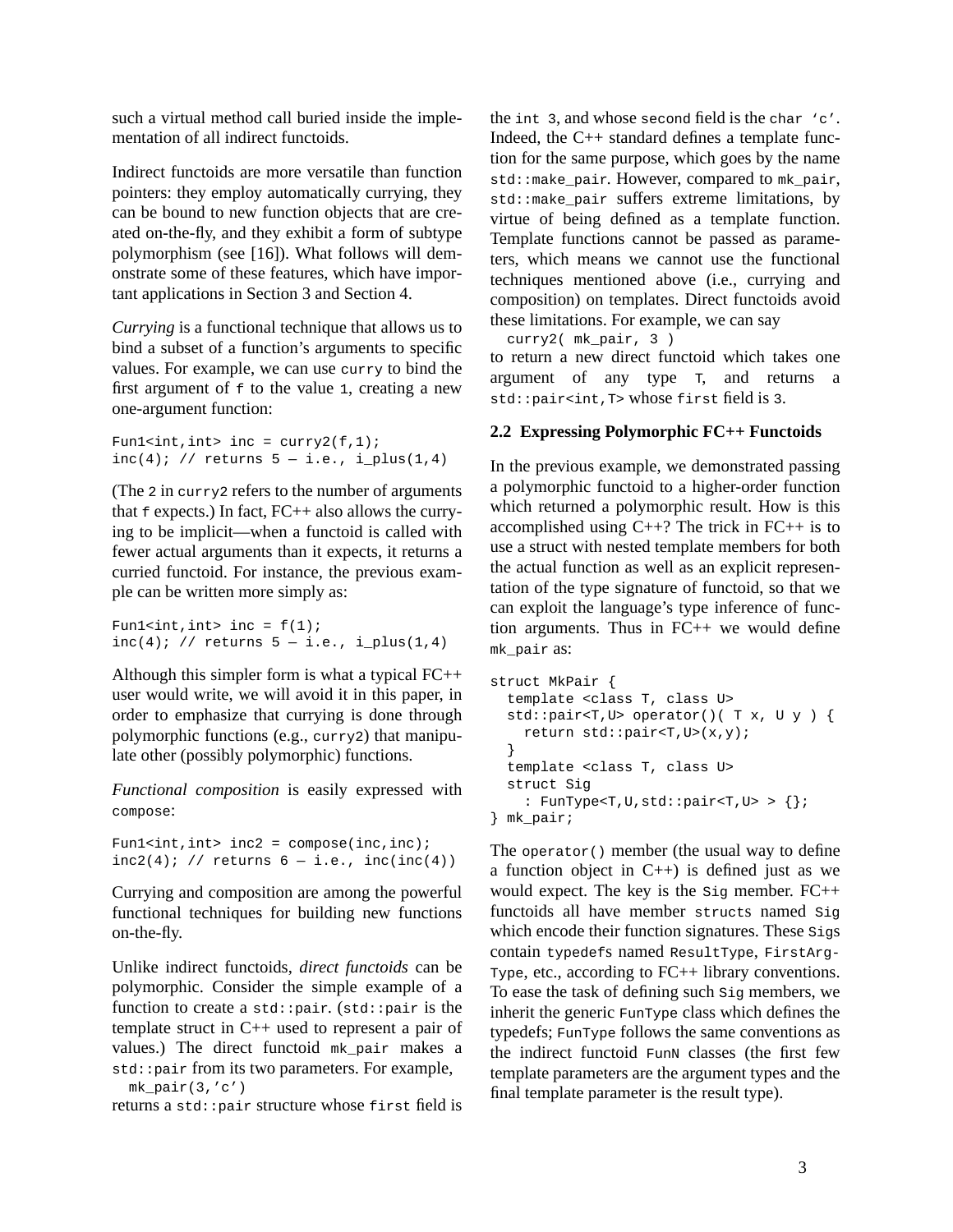<span id="page-3-0"></span>This encoding mechanism is the key that allows FC++ to create higher-order functoids that can directly manipulate polymorphic functoids. Specifically, other functoids can determine what the result type of a particular polymorphic functoid would be, for given arguments.

To see how, consider the simple functoid apply, which applies a binary function to its arguments. That is,  $apply(f,x,y)$  behaves just as  $f(x,y)$ does. If  $f$  is monomorphic, it is easy to implement such a function in  $C++$  (using techniques from the STL [\[20\]\)](#page-13-0). However, suppose we want to use apply on a polymorphic function like mk\_pair how do we do it? In FC++, we just say:

```
struct Apply {
 template <class F, class X, class Y>
  typename F::Sig<X,Y>::ResultType
  operator()( F f, X x, Y y) {
   return f(x,y);
  }
 template <class F, class X, class Y>
 struct Sig : public FunType<F,X,Y,
    typename F::Sig<X,Y>::ResultType> {};
} apply;
```
Note that apply's result type depends on both the type of the functoid and the types of arguments it receives;

```
F::Sig<X,Y>::ResultType
expresses this. Thus, for instance,
   apply( mk_pair, 3, 'c' )
will return a
   MakePair::Sig<int,char>::ResultType
which is just a typedef for
```
std::pair<int,char>.

Note that apply also has its own nested  $\sin \theta$  member, which means that apply itself could be manipulated by other higher-order functions.

The process of inferring a function's type from its arguments is called *type inference*. Type inference is automatic in modern functional languages (e.g., Haskell and ML). Type inference in C++ is semiautomatic: the argument types can be inferred from the actual arguments, but using these types to infer the return type of a function has to be done "manually". This is the role that the Sig template members play in FC++.

As a more realistic example of type inference, consider the compose function applied to two unary functoids  $f$  and  $g$  of types  $F$  and  $G$ , respectively.  $compose(f,q)$  returns a (possibly polymorphic) direct functoid with the following Sig member:

```
template <class T>
struct Sig : public FunType<
  T.
  typename F::Sig<
   typename G::Sig<T>::ResultType>::
     ResultType>
{};
```
That is (take a big breath), the return type of com $pose(f,q)$  is a functoid of a single argument of type T, whose return type is the same as that of functoid  $f$  when  $f$ 's argument type is the same as the return type of functoid  $\alpha$  when  $\alpha$ 's argument is of type T.

Despite FC++'s abilities, it is not a complete functional language with polymorphism and type inference. One of the main drawbacks is that variable types have to be declared explicitly. Although  $FC++$  type inference eliminates the need for typing intermediate results, if the final result of an FC++ expression needs to be stored, the variable should be explicitly typed. This restriction will hopefully be removed with the addition of the typeof keyword in the next revision of the C++ standard.

Although the above examples may seem quite complicated, there are not too many useful abstract higher-order functions like compose and they are all already pre-defined in FC++. As a result, clients are shielded from most of the complexity. Nevertheless, generic combinators like curry and compose owe their generality to this mechanism. Thus, most of the FC++ examples we shall see in [Section](#page-6-0) [4](#page-6-0) are realizable only because of this unique feature of our library.

# **3 Reusability with Object-Oriented and Functional Patterns**

Functional programming promotes identifying pieces of functionality as just "functions" and manipulating them using higher-order operations on functions. These higher-order functions may be specific to the domain of the application or they may be quite general (like the currying and function composition operations are). Several design patterns [\[8\]](#page-12-0) follow a similar approach through the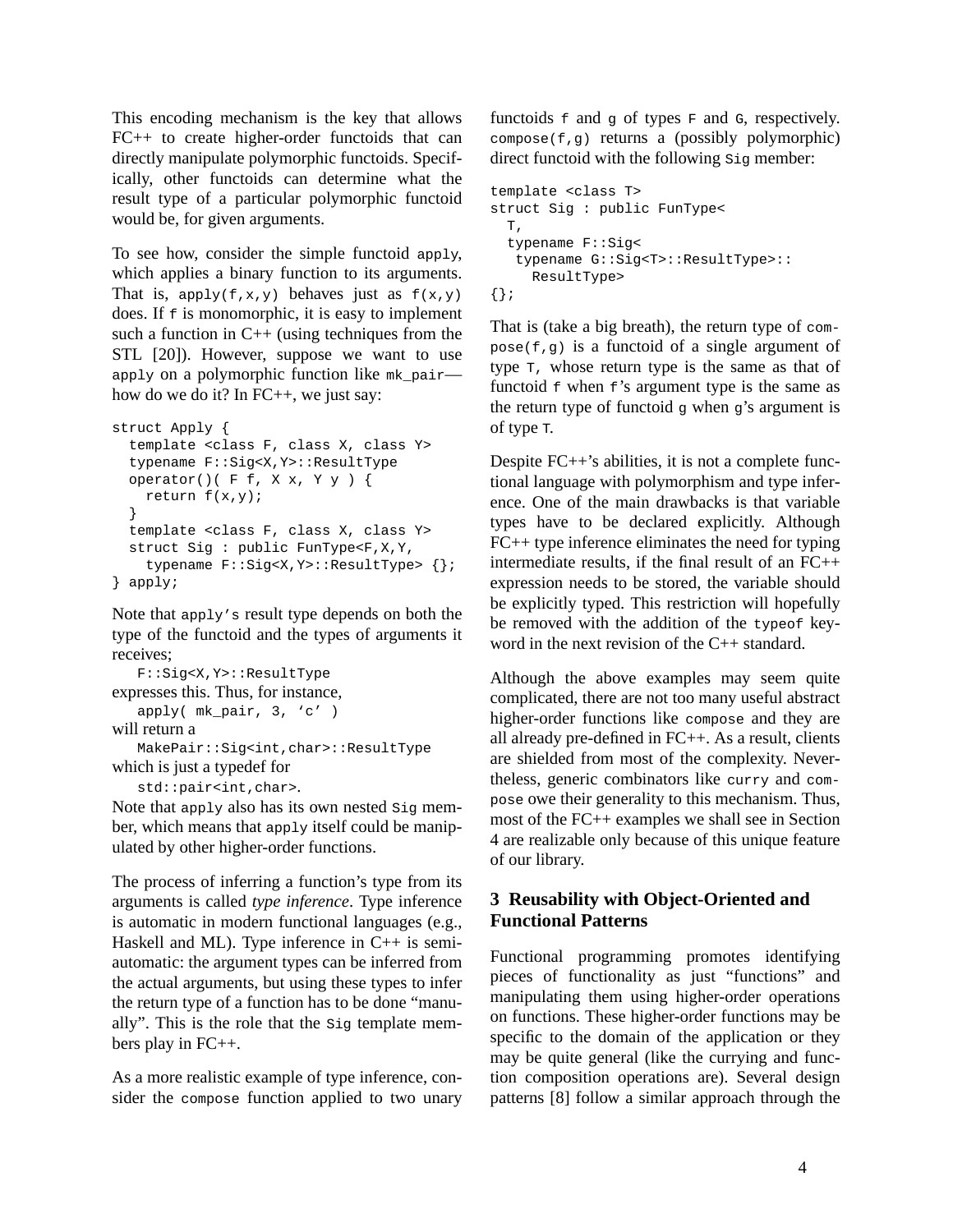use of *subtype polymorphism*. Subtype polymorphism allows code that operates on a certain class or interface to also work with specializations of the class or interface. This is analogous to higher-order functions: the holder of an object reference may express a generic algorithm which is specialized dynamically based on the value of the reference. Encapsulating functionality and data as an object is analogous to direct function manipulation. Other code can operate abstractly on the object's interface (e.g., to adapt it by creating a wrapper object).

It has long been identified that functional techniques can be used in the implementation of design patterns. For instance, the Visitor pattern is often considered a way to program functionally in OO languages. (The interested reader should see [\[13\]](#page-12-0) and its references for a discussion of Visitor.) The Smalltalk class MessageSend (and its variants, see [\[3\],](#page-12-0) p.254), the C++ Standard Library functors, Alexandrescu's framework ([\[2\],](#page-12-0) Ch. 5), etc., are all trying to capture the generic concept of a "function" and use it in the implementation of the Command or Observer pattern. Here we will briefly review some of these well-known techniques, from the FC++ standpoint, by using indirect functoids.

**Command.** The Command pattern turns requests into objects, so that the requests can be passed, stored, queued, and processed by an object which knows nothing of either the action or the receiver of the action. An example application of the pattern is a menu widget. A pull-down menu, for instance, must "do something" when an option is clicked; *Command* embodies the "something". Command objects support a single method (usually called execute). Any state that the method operates on needs to be captured inside a command object.

The motivation for using the Command pattern is twofold. First, holders of command objects (e.g., menu widgets) are oblivious to the exact functionality of these objects. This decoupling makes the widgets reusable and configurable dynamically (e.g., to create context-sensitive graphical menus). Second, the commands themselves are decoupled from the application interface and can be reused in different situations (e.g., the same command can be executed from both a pull-down menu and a toolbar).

Here is a brief example which illustrates how Command might be employed in a word-processing application:

```
class Command {
public:
 virtual void execute()=0;
};
class CutCommand : public Command {
 Document* d;
public:
  CutCommand(Document* dd) : d(dd) {}
  void execute() { d->cut(); }
};
class PasteCommand : public Command {
 Document* d;
public:
  PasteCommand(Document* dd) : d(dd) {}
  void execute() { d->paste(); }
};
Document d;
...
Command* menu_actions[] = \{new CutCommand(&d),
 new PasteCommand(&d),
  ...
};
...
menu_actions[choice]->execute();
```
The abstract Command class exists only to define the interface for executing commands. Furthermore, the execute() interface is just a call with no arguments or results. In other words, the whole command pattern simply represents a "function object". From a functional programmer's perspective, Command is just a class wrapper for a "lambda" or "thunk"—an object-oriented counterpart of a functional idiom. Indirect functoids in FC++ represent such function-objects naturally: a Fun0<void> can be used to obviate the need for both the abstract Command class and its concrete subclasses:

```
Document d;
```
...

```
Fun0<void> menu_actions[] = {
 curry(ptr_to_fun(&Document::cut), &d),
 curry(ptr_to_fun(&Document::paste), &d),
 ...
};
...
menu_actions[choice]();
```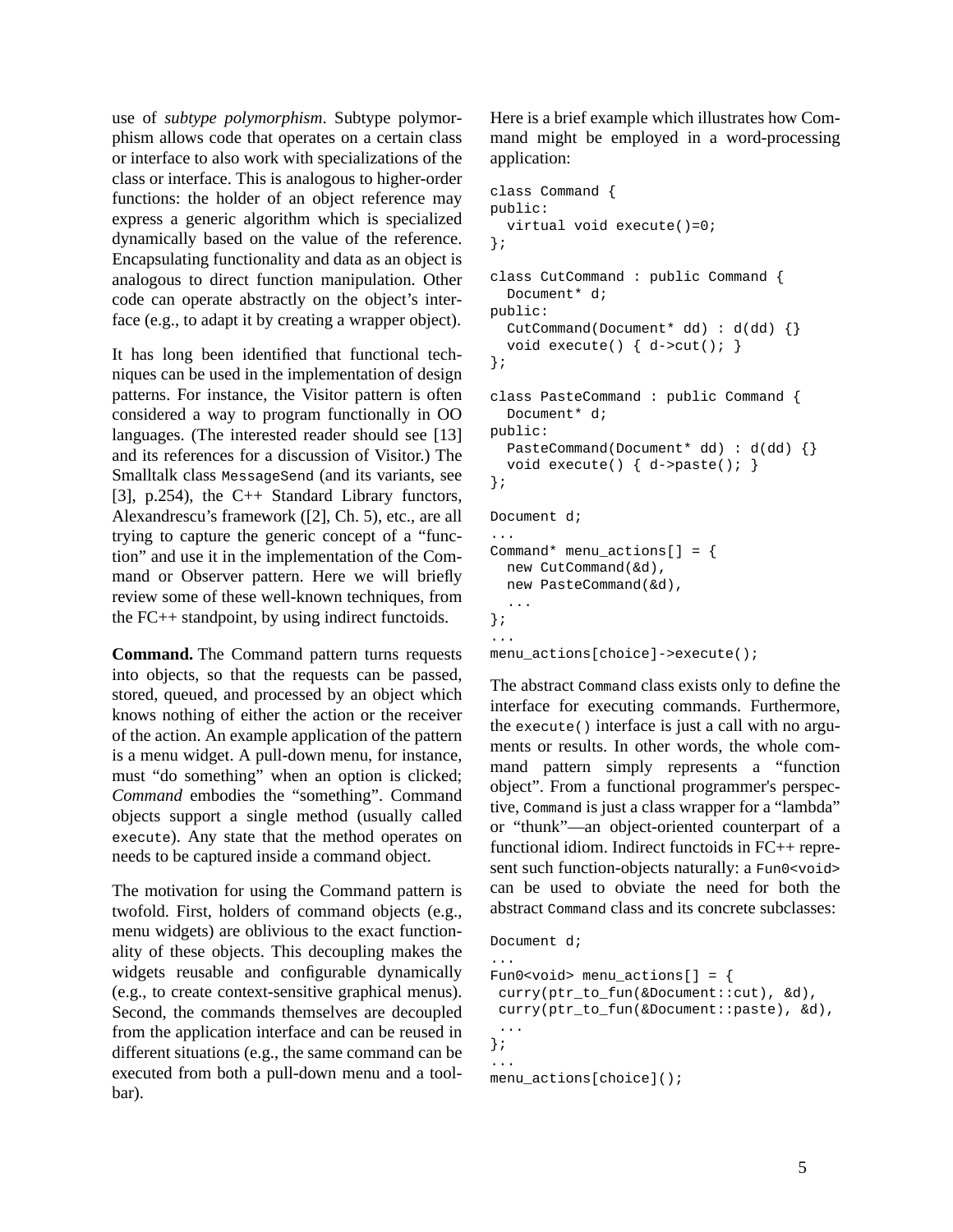In this last code fragment, all of the classes that comprised the original design pattern implementation have disappeared! Fun0<void> defines a natural interface for commands, and the concrete instances can be created on-the-fly by making indirect functoids out of the appropriate functionality, currying arguments when necessary.

The previous example takes advantage of the fact that ptr to fun can be used to create functoids out of all kinds of function-like C++ entities. This includes C++ functions, instance methods (which are transformed into normal functions that take a pointer to the receiver object as an extra first argument—as in the example), class (static) methods, C++ Standard Library <functional> objects, etc. This is an example of design inspired by the functional paradigm: multiple distinct entities are unified as functions. The advantage of the unification is that all such entities can be manipulated using the same techniques, both application-specific and generic.

**Observer.** The *Observer* pattern (a.k.a. *Publish-Subscribe*) is used to register related objects dynamically so that they can be notified when another object's state changes. The main participants of the pattern are a *subject* and multiple *observers*. Observers register with the subject by calling one of its methods (with the conventional name attach) and un-register similarly (via detach). The subject notifies observers of changes in its state, by calling an observer method (update).

The implementation of the observer pattern contains an abstract Observer class that all concrete observer classes inherit. This interface has only the update method, making it similar to just a single function, used as a callback. In fact, the implementation of the Observer pattern can be viewed as a special case of the Command pattern. Calling the execute method of the command object is analogous to calling the update method of an observer object.

The FC++ solution strategy for the Observer pattern is exactly the same as in Command. The Subject no longer cares about the type of its receivers (i.e., whether they are subtypes of an abstract Observer class). Instead, the interesting aspect of the receivers—their ability to receive updates—is encapsulated as a Fun0<void>. The abstract Observer class disappears. The concrete observers simply register themselves with the subject. We will not show the complete code skeletons for the Observer pattern, as they are just specializations of the code for Command. Nevertheless, one aspect is worth emphasizing. Consider the code below for a concrete observer:

```
class ConcreteObserver {
  ConcreteSubject& subject;
public:
  ConcreteObserver( ConcreteSubject& s )
   : subject(s)
  {
    s.attach( curry( ptr_to_fun(
     &ConcreteObserver::be_notified
    ), this ) );
  }
  void be_notified() {
    cout << "new state is" <<
      subject.get_state() << endl;
  }
};
```
Note again how ptr\_to\_fun is used to create a direct functoid out of an instance method. The resulting functoid takes the receiver as its first parameter. curry is then used to bind this parameter. This approach frees observers from needing to conform to a particular interface. For instance, the above concrete observer implements be\_notified instead of the standard update method, but it still works fine. Indeed, we can turn an arbitrary object into an observer simply by making a functoid out of one of its method calls—the object need not even be aware that it is participating in the pattern. This decoupling is achieved by capturing the natural abstraction of the domain: the function object.

Summarizing, the reason that Fun0<void> can replace the abstract Observer and Command classes is because these classes serve no purpose other than to create a common interface to a function call. In Command, the method is named execute(), and in Observer, it is called update(), but the names of the methods (and classes) are really immaterial to the pattern. Indirect functoids in FC++ obviate the need for these classes, methods, and names, by instead representing the core of the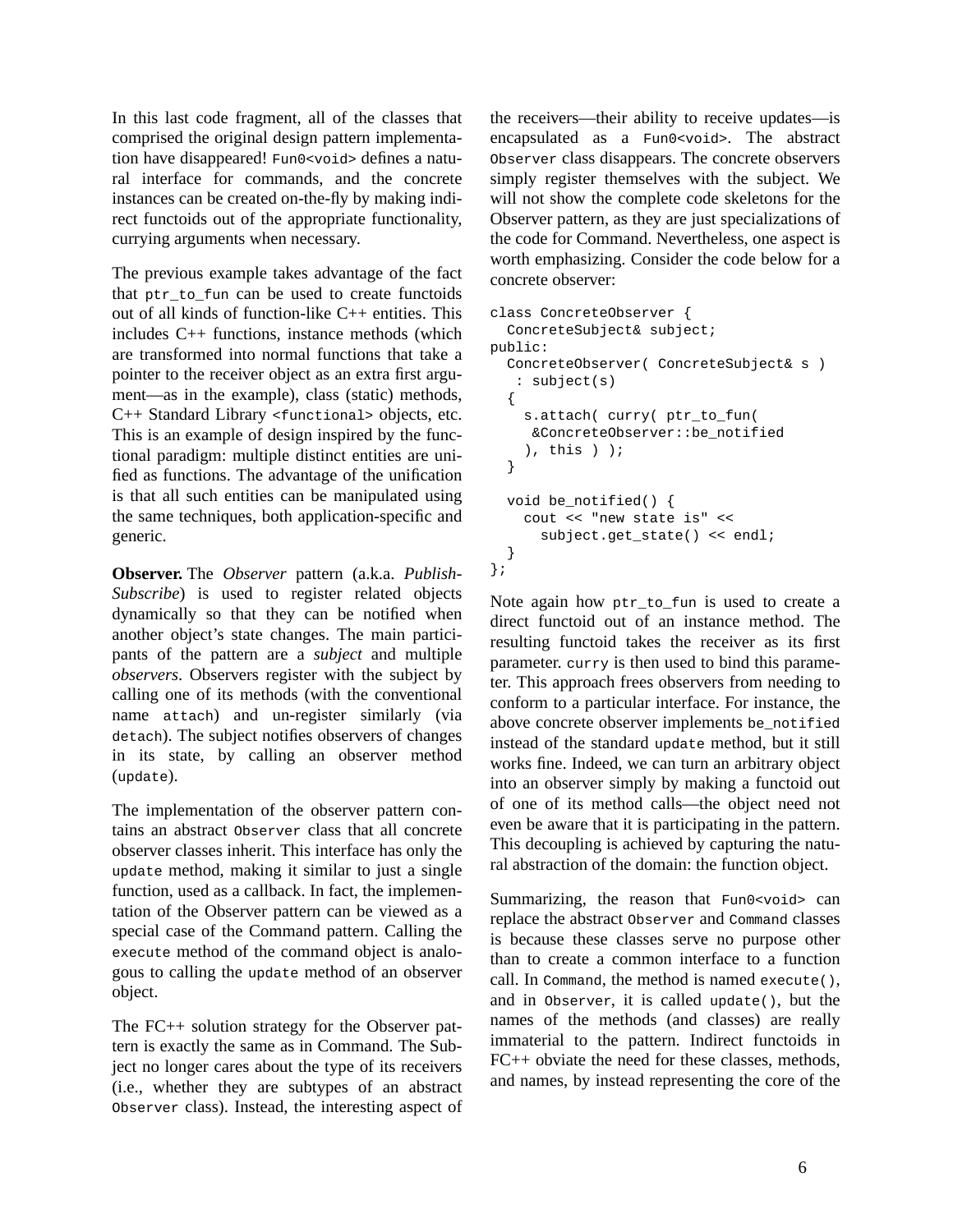<span id="page-6-0"></span>interface: a function call which takes no argument and returns nothing.

C++'s parameterization mechanism lets us extend this notion to functions which take arguments and return values. For example, consider an observerlike scenario, where the notifier passes a value (for instance, a string) to the observer's update method, and the update returns a value (say, an integer). This can be solved using the same strategy as before, but using a Fun1<string,int> instead of a Fun0<void>. Again, the key is that the interface between the participants in the patterns is adequately represented by a single function signature;<sup>1</sup> extra classes and methods (with fixed names) are unnecessary to realize a solution.

**Virtual Proxies.** The Virtual Proxy pattern seeks to put off expensive operations until they are actually needed. For example, a word-processor may load a document which contains a number of images. Since many of these images will reside on pages of the document that are off-screen, it is not necessary to actually load the entire image from disk and render it unless the user of the application actually scrolls to one of those pages. In [\[8\]](#page-12-0), an ImageProxy class supports the same interface as an Image class, but postpones the work of loading the image data until someone actually requests it.

In many functional programming languages, the Virtual Proxy pattern is unnecessary. This is because many functional languages employ *lazy evaluation*. This means that values are never computed until they are actually used. This is in contrast to *strict* languages (like all mainstream OO languages), where values are automatically computed when they are created, regardless of whether or not they are used.

Since  $C_{++}$  is strict,  $FC_{++}$  is also strict by default. Nevertheless, a value of type  $\tau$  can be made lazy by wrapping the computation of that value in a Fun0<T>. This is a common technique in strict functional languages. It encapsulates a computation as a function and causes the computation to occur only when the function is actually called (i.e., when the result is needed). For instance, in  $FC++$  a call  $foo(a,b)$  can be delayed by writing it as curry2(foo, a, b). The latter expression will return a 0-argument functoid that will perform the original computation, but only when it is called. Thus, passing this functoid around enables it to be evaluated lazily.

We should mention that FC++ defines some more tools for conveniently expressing lazy computations. First, the LazyPtrProxy class in FC++ works as a generic form of the ImageProxy mentioned earlier. A LazyPtrProxy has the same interface as a pointer to an object, but it does not actually create the object until it is dereferenced. That is, LazyPtrProxy is a way to delay *object construction* (as opposed to method calls). Second, FC++ contains an implementation of a *lazy list* data structure. This enables interesting solutions to some problems. For example, to compute the first *N* prime numbers, we might create an infinite (lazy) list of all the primes, and then select just the first  $N$  elements of that list.  $FC++$  lazy lists are compatible with the data structures in the C++ Standard Library and can be processed by a multitude of predefined FC++ functions.

## **4 Design Patterns and Parametric Polymorphism**

In the previous section, we saw how several common design patterns are related to functional programming patterns. All of our examples relied on the use of higher order functions. Another trait of modern functional languages (e.g., ML and Haskell) is support for parametric polymorphism with type inference. Type inference was discussed in [Section 2.2:](#page-2-0) it is the process of deducing the return type of a function, given specific arguments. In this section, we will examine how some design patterns can be improved if they employ parametric polymorphism with type inference and how they can further benefit from the entire arsenal of FC++ techniques for manipulating these polymorphic functions.(The discussion of this section is only relevant for statically typed OO languages, like Java, Eiffel, or C++. The novelties of FC++ are

<sup>1.</sup> A tuple of indirect functoids can be used if multiple function signatures are defined in an interface; the example in [\[8\]](#page-12-0) of Command used for do/undo could be realized in FC++ with a std::pair<Fun0<void>,Fun0<void>>, for instance.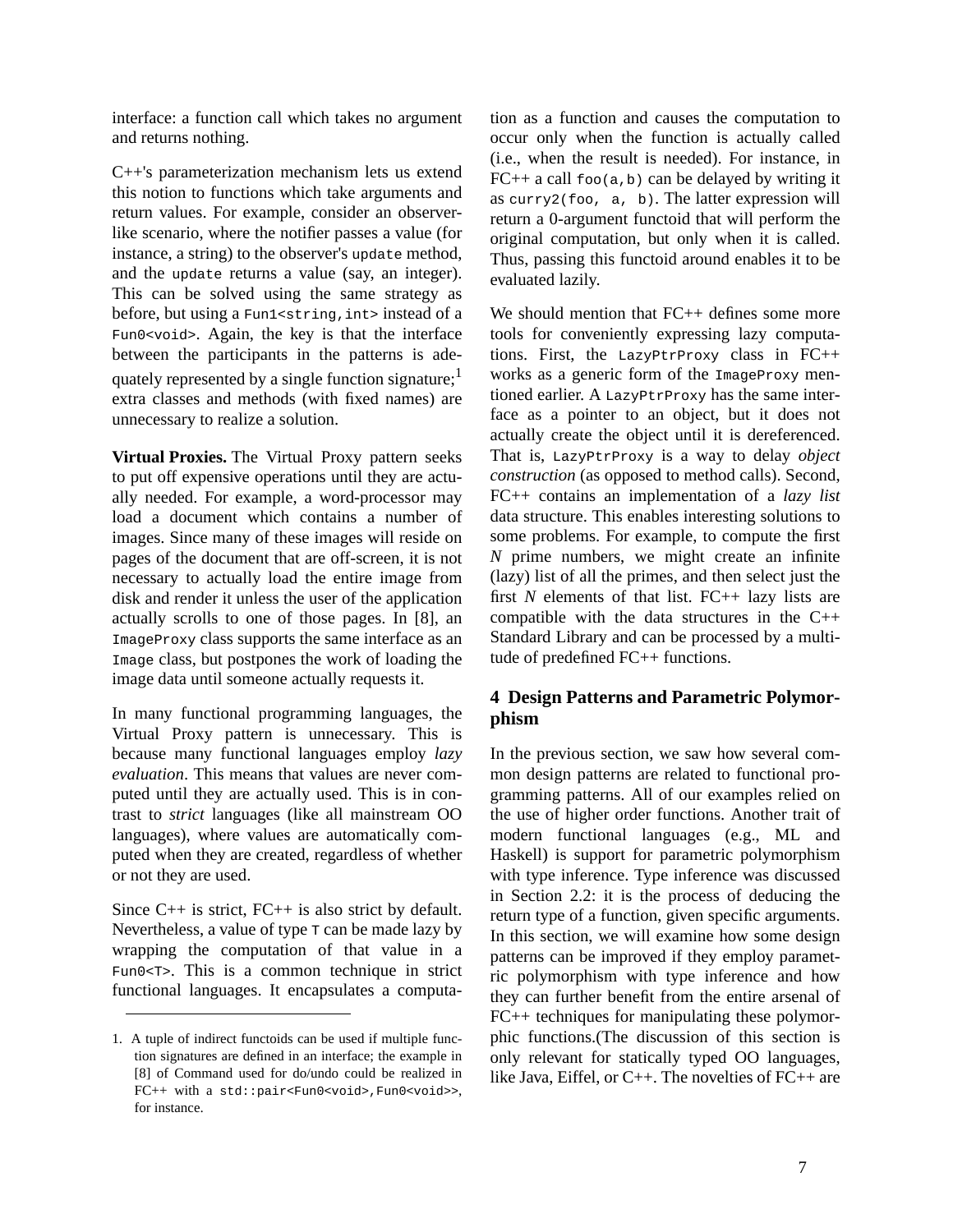in its type system—it has nothing new to offer to a dynamically typed language, like Smalltalk.)

### **4.1 Parametric vs. Subtype Polymorphism**

Design patterns are based on subtype polymorphism—the cornerstone of OO programming. Parametric polymorphism, on the other hand, is not commonly available in OO languages, and, even when it is, its power is limited (e.g., there is no type inference capability). FC++ adds this capability to C++. It is interesting to ask when parametric polymorphism can be used in place of subtype polymorphism and what the benefits will be, especially in the context of design patterns.

Parametric polymorphism is a static concept: it occurs entirely at compile time. Thus, to use a parametrically polymorphic operation, we need to know the types of its arguments at each invocation site of the operation (although the same operation can be used with many different types of arguments). In contrast, subtype polymorphism supports dynamic dispatch: the exact version of the executed operation depends on the run-time type of the object, which can be a subtype of its statically known type.

Therefore a necessary condition for employing parametric polymorphism is to statically know the type of operands of the polymorphic operation at each invocation site. When combined with type inference, parametric polymorphism can be as convenient to use as subtype polymorphism and can be advantageous for the following reasons:

• *No common supertype is required*. The issue of having an actual common superclass or just supporting the right method signature is similar to the *named/structural subtyping* dilemma. All mainstream OO languages except Smalltalk use named subtyping: a type A needs to declare that it is a subtype of B. In contrast, in structural subtyping, a type A can be a subtype of type B if it just implements the right method signatures. The advantage of requiring a common superclass is that accidental conformance is avoided. The disadvantage is that sometimes it is not easy (or even possible) to change the source code of a class to make it declare that it is a subtype of another. For instance, it may be

impossible to modify pre-compiled code, or it may be tedious to manipulate existing inheritance hierarchies, or the commonalities cannot be isolated due to language restrictions (e.g., no multiple inheritance, no common interface signature). Even in languages like Java where a supertype of all types exists (the object type), problems arise with higher-order polymorphic functions, like our curry operator. The problem is that an Object reference may be used to point to any object, but it cannot be passed to a function that expects a reference of a specific (but unknown) type. Thus, implementing a fully generic curry with subtype polymorphism is impossible.

- *Type checking is static*. With subtype polymorphism, errors can remain undetected until runtime. Such errors arise when an object is assumed to be of a certain dynamic type but is not. Since the compiler can only check the static types of objects, the error cannot be detected at compile-time. In fact, for many of the most powerful and general polymorphic operations, subtype polymorphism is impossible to use with any kind of type information. For instance, it would be impossible to implement a generic compose operator with subtype polymorphism, unless all functions composed are very weakly typed (e.g., functions from Objects to Objects). The same is true with most other higher-order polymorphic operations (i.e., functions that manipulate other functions).
- *Method dispatch is static*. Despite the many techniques developed for making dynamic dispatch more efficient, there is commonly a runtime performance cost, especially for hard-toanalyze languages like C++. Apart from the direct cost of dynamic dispatch itself, there is also an indirect cost due to lost optimization opportunities (such as inlining).

## **4.2 Pattern Examples**

**Adapter.** The Adapter pattern converts the interface of one class to that of another. The pattern is often useful when two separately developed class hierarchies follow the same design, but use different names for methods. For example, one window toolkit might display objects by calling paint(),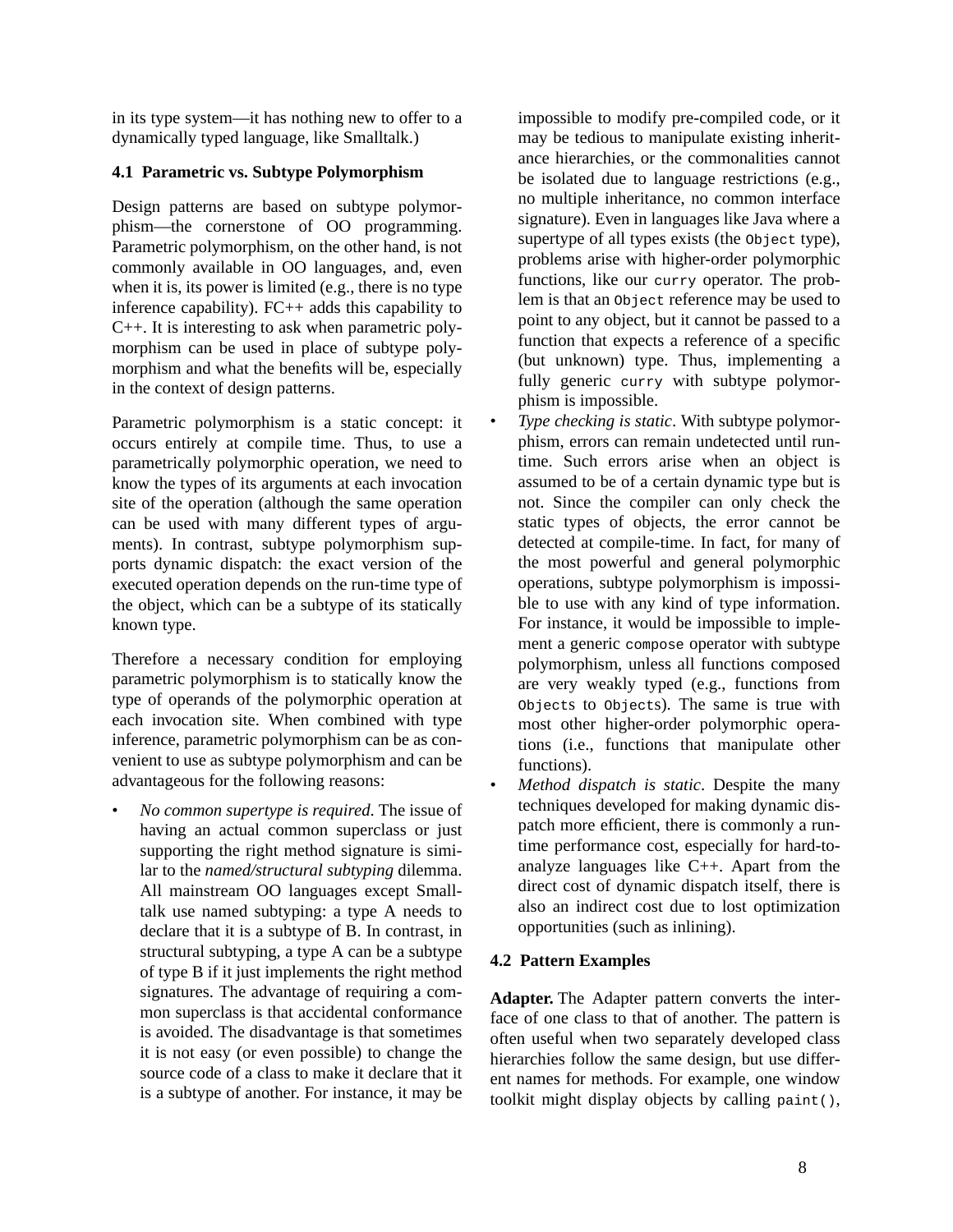while another calls draw(). Adapter provides a way to adapt the interface of one to meet the constraints of the other.

Adaptation is remarkably simple when a functional design is followed. Most useful kinds of method adaptation can be implemented using the currying and functoid composition operators of FC++, without needing any special adapter classes. These adaptation operators are very general and reusable.

Consider the Command or the Observer pattern. As we saw, in an FC++ implementation there is no need for abstract Observer or Command classes. More interestingly, the concrete observer or commands do not even need to support a common interface—their existing methods can be converted into functoids. Nevertheless, this requires that the existing methods have the right type signature. For instance, in our ConcreteObserver example, above, the be\_notified method was used in place of a conventional update method, but both methods have the same signature: they take no arguments and return no results. What if an existing method has *almost* the right signature, or if methods need to be combined to produce the right signature?

For an example, consider a class, AnObserver, that defines a more general interface than what is expected. AnObserver may define a method:

```
void update(Time timestamp) { ... }
```
We would like to use this method to subscribe to some other object's service (which we will call the *publisher*) that will issue periodic updates. As shown in the Observer pattern implementation, the publisher expects a functoid object taking no arguments. This is easy to effect by adapting the observer's interface:

```
curry2(ptr_to_fun(&AnObserver::update),
       this, current_time())
```
(recall that curry2 is the currying function for 2 argument functoids.) In the above, we used a constant value (the current time) to specialize the update method so that it conforms to the required interface. That is, all update events will get the same timestamp—one that indicates the subscrip-

tion time instead of the update time. A better approach is:

```
compose(
 curry2(ptr_to_fun(&AnObserver::update),
        this),
ptr_to_fun(current_time))
```
In this example we combined currying with function composition in order to specialize the interface. The resulting function takes no arguments but uses global state (returned by the current\_time() routine) as the value of the argument of the update method. In this way, each update will be timestamped with the value of the system clock at the time of the update!

Other parametric polymorphism approaches (e.g., the functional part of the C++ Standard Library [\[20\],](#page-13-0) or Alexandrescu's framework for functions [\[2\],](#page-12-0) Ch.5) support currying and composition for *monomorphic* functions. The previous examples demonstrate the value of type inference, which is not unique to FC++. Nevertheless, FC++ also extends type inference to *polymorphic* functions. We will see examples of currying and composition of polymorphic operations in the implementations of the next few patterns.

**Decorator.** The *Decorator* pattern is used to attach additional responsibilities to an object. Although this can happen dynamically, most of the common uses of the Decorator pattern can be handled statically. Consider, for instance, a generic library for the manipulation of windowing objects. This library may contain adapters, wrappers, and combinators of graphical objects. For example, one of its operations could take a window and annotate it with vertical scrollbars. The problem is that the generic library has no way of creating new objects for applications that may happen to use it. The generic code does not share an inheritance hierarchy with any particular application, so it is impossible to pass it concrete factory objects (as it cannot declare references to an abstract factory class).

This problem can be solved by making the generic operations be parametrically polymorphic and enabling type inference. For instance, we can write a generic FC++ functoid that will annotate a window with a scrollbar: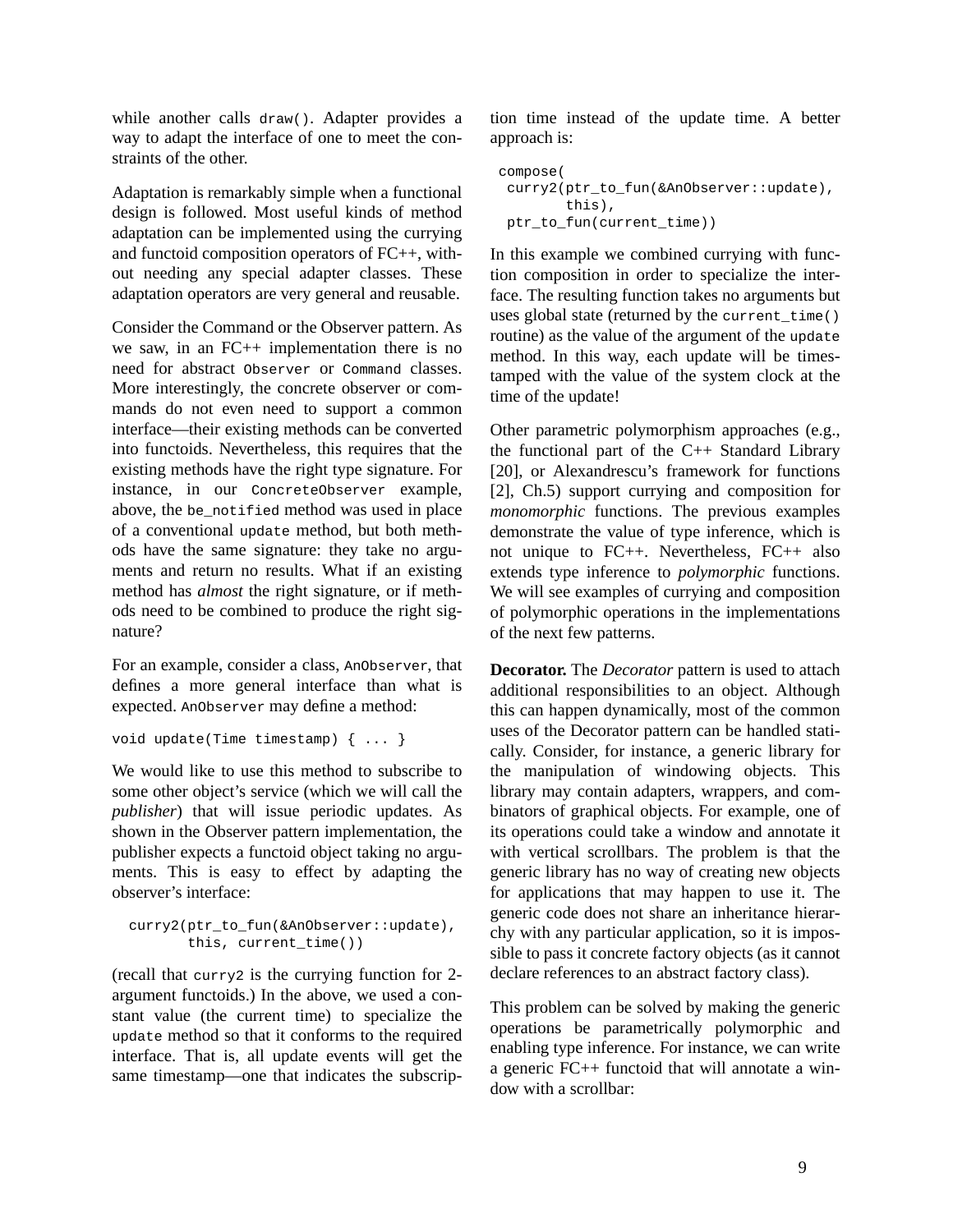```
struct AddScrollbar {
  template <class W>
  struct Sig :
   public FunType<W,ScrollWindow<W> *>
  {};
  template <class W>
  typename Sig<W>::ResultType
  operator() (const W& window) const {
    return
      new ScrollWindow<W>(window);
  }
} add_scrollbar;
```
The above decorator functoid can be used with several different types of windows. For a window type W, the functoid's return type will be a pointer to a decorated window type: ScrollWindow<W>. (In fact, ScrollWindow can be a mixin, inheriting from its parameter,  $W$ .)

Since the functoid conforms to the FC++ conventions, it can be manipulated using the standard FC++ operators (e.g., composed with other functoids, curried, etc.). Composition is particularly useful, as it enables creating more complex generic manipulators from simple ones. For instance, a function to add both a scrollbar and a title bar to a window can be expressed as a composition:

compose(add\_titlebar, add\_scrollbar)

instead of adding a new function to the interface of a generic library. Similarly, if the add\_titlebar operation accepts one more argument (the window title), the currying operation can be used (implicitly in the example below):

add\_titlebar("Application X Window")

The previous examples showed how classes can be statically decorated, possibly with new abilities added to them. Nevertheless, a common kind of decoration is pure wrapping, where the interface of the class does not change, but old operations are extended with extra functionality. Using parametric polymorphism one can write special-purpose polymorphic wrappers that are quite general. These could also be written as C++ function templates, but if they are written as FC++ functoids, they can be applied to polymorphic functoids and they can themselves be manipulated by other functoids (like curry and compose). Consider, for instance, an instrumentation functoid that calls a one-argument operation, prints the result of the invocation (regardless of its type) and returns that same result:

```
struct GenericInstrumentor {
  template <class C, class A>
  struct Sig :
    public FunType<C, A,
     C::template Sig<A>::ResultType>
  {};
  template <class C, class A>
  Sig<C,A>::ResultType
  operator() (const C& operation,
              const A& argument ) const {
    Sig<C,A>::ResultType r =
      operation(argument);
    cerr << "Result is: " << r << endl;
    return r;
  }
} generic_instrumentor;
```
GenericInstrumentor exemplifies a special-purpose functoid (it logs the results of calls to an error stream) that can be generally applied (it can wrap *any* one-argument function).

**Builder.** The *Builder* design pattern generalizes the construction process of conceptually similar composite objects so that a generic process can be used to create the composite objects by repeatedly creating their parts. More concretely, the main roles in a Builder pattern are those of a "Director" and a "Builder". The Director object holds a reference to an abstract Builder class and, thus, can be used with multiple concrete Builders. Whenever the Director needs to create a part of the composite object, it calls the Builder. The Builder is responsible for aggregating the parts to form the entire object.

A common application domain for the Builder pattern is that of data interpretation. For instance, consider an interpreter for HTML data. The main structure of such an interpreter is the same, regardless of whether it is used to display web pages, to convert the HTML data into some other markup language or word-processing format, to extract the ASCII text from the data, etc. Thus, the interpreter can be the Director in a Builder pattern. Then it can call the appropriate builders for each kind of document element it encounters in the HTML data (e.g., font change, paragraph end, text strings, etc.).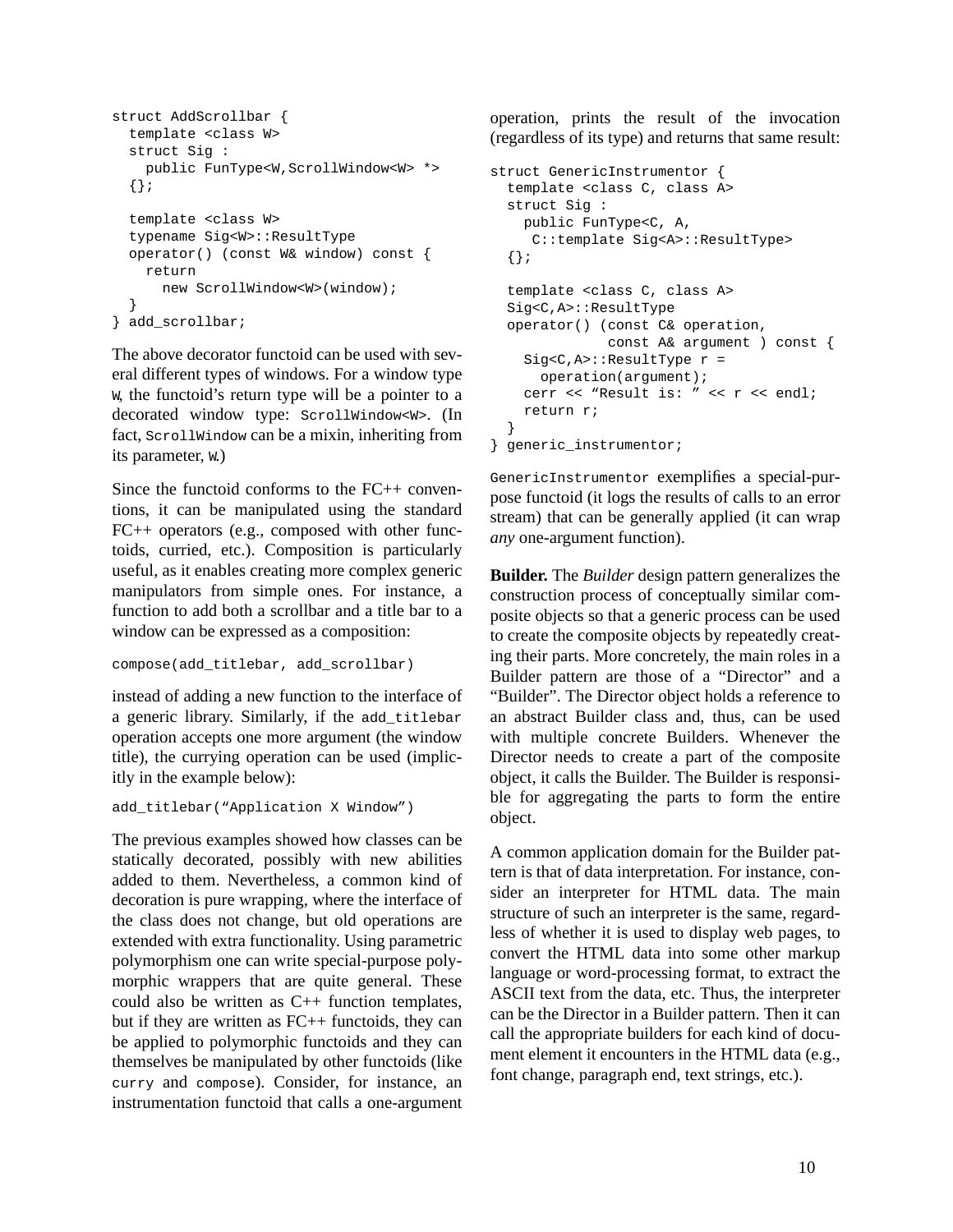In the Builder pattern, the Director object often implements a method of the form:

```
void construct(ObjCollection objs) {
  for all objects in objs{
    if (object is_a A)
      builder->build_part_A(object);
    else if (object is_a B)
      builder->build_part_B(object);
    ...
  }
}
```
(Pseudocode shown in italics.) Note that the build\_part method of the builder objects returns no result. Instead, the Builder object aggregates the results of each build\_part operation and returns them through a method (we will call it get\_result). This method is called by a client object (i.e., *not* the Director!).

A more natural organization would have the Director collect the products of building and return them to the client as a result of the construct call. In an extreme case, the get\_result method could be unnecessary: the Director could keep all the state (i.e., the accumulated results of previous build\_part calls) and the Builder could be stateless. Nevertheless, this is impossible in the original implementation of the pattern. The reason for keeping the state in the Builders is that Directors have no idea what the type of the result of the build\_part method might be. Thus, Directors cannot declare any variables, containers, etc. based on the type of data returned by a Builder. Gamma et al. [\[8\]](#page-12-0) write: "In the common case, the products produced by the concrete builders differ so greatly in their representation that there is little to gain from giving different products a common parent class."

This scenario (no common interface) is exactly one where parametric polymorphism is appropriate instead of subtype polymorphism. Using parametric polymorphism, the Director class could infer the result types of individual Builders and define state to keep their products. Of course, this requires that the kind of Builder object used (e.g., an HTML to PDF converter, an on-screen HTML browser, etc.) be fixed for each iteration of the construct loop, shown earlier. This is, however, exactly how the Builder pattern is used: the interpretation engine does not change in the middle of the interpretation. Thus, the pattern is static—another reason to prefer parametric polymorphism to subtyping. This may result in improved performance because the costs of dynamic dispatch are eliminated.

The new organization also has other benefits. First, the control flow of the pattern is simpler: the client never calls the Builder object directly. Instead of the get\_result call, the results are returned by the construct call made to the Director. Second, Directors can now be more sophisticated: they can, for instance, declare temporary variables of the same type as the type of the Builder's product. These can be useful for caching previous products, without cooperation from the Builder classes. Additionally, Directors can now decide when the data should be consumed by the client. For instance, the Observer pattern could be used: clients of an HTML interpreter could register a callback object. The Director object (i.e., the interpreter) can then invoke the callback whenever data are to be consumed. Thus, the construct method may only be called once for an entire document, but the client could be getting data after each paragraph has been interpreted.

Another observation is that the Director class can be replaced by a functoid so that it can be manipulated using general tools. Note that the Director class in the Builder pattern only supports a single method call. Thus, it can easily be made into a functoid. Calling the functoid will be equivalent to calling construct in the original pattern. The return type of the functoid depends on the type of builder passed to it as an argument (instead of being void). An example functoid which integrates these ideas is shown here:

```
struct DoBuild {
  template <class B, class OC>
  struct Sig: public FunType<B,OC,
    Container<B::ResultType> >
  \{\};
  template<class B, class OC>
  Container<B::ResultType> operator()
  (B b, OC objs){
    Container<B::ResultType> c;
```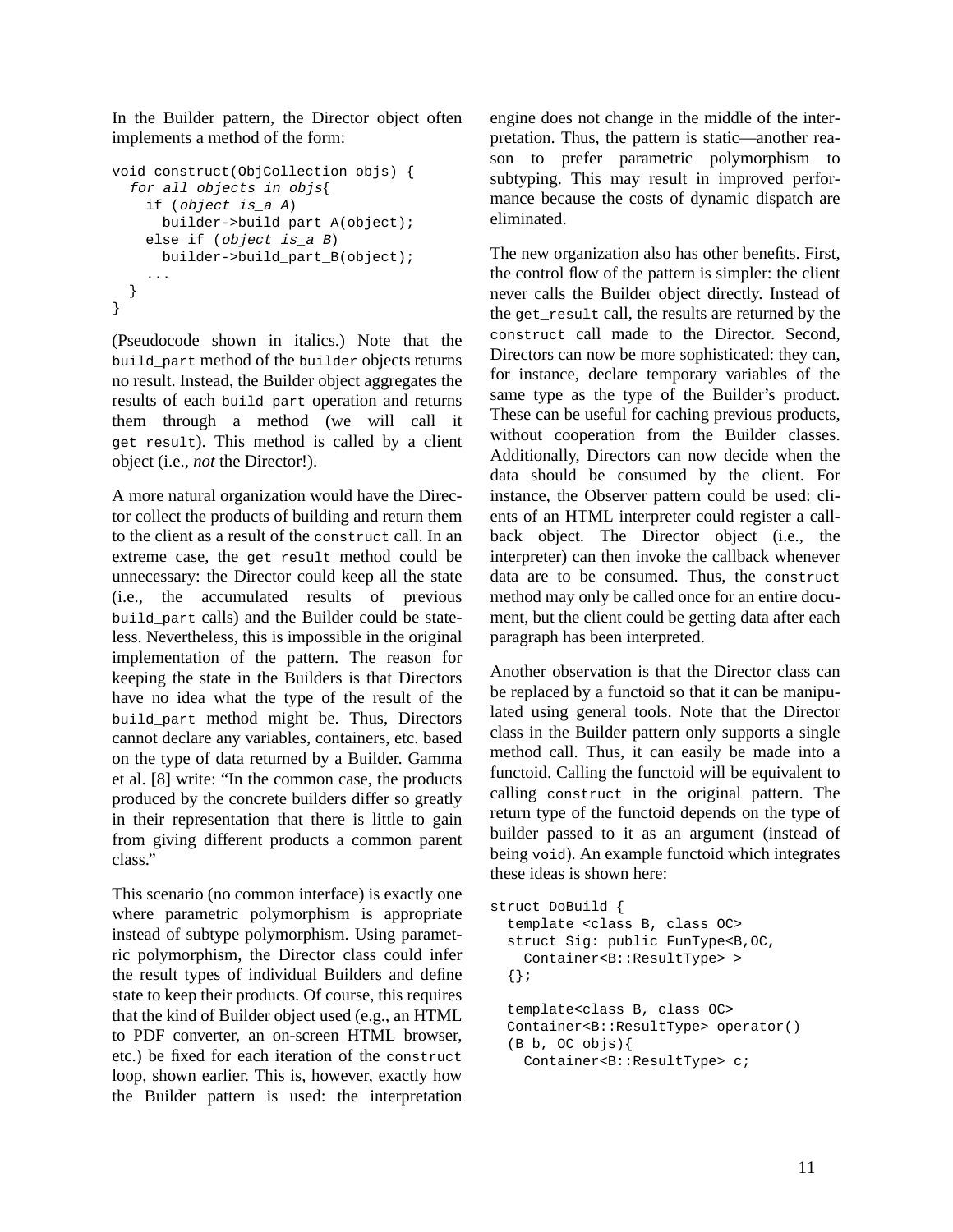```
for all objects in objs {
      if(object is_a A)
        c.add(b.build_part_A(object));
      else if (object is_a B)
        c.add(b.build_part_B(object));
      ...
    }
    return c;
  }
} do_build;
```
With this approach, the "director" functoid is in full control of the data production and consumption. The Director can be specialized via currying to be applied to specific objects or to use a specific Builder. Two different Directors can even be composed—the first building process can assemble a builder object for the second!

## **5 Related Work**

We have referred to related work throughout the previous sections. Here we will selectively discuss only some particularly related work that we did not get the chance to analyze earlier.

There are several libraries that add functional programming features to C++. Some of them  $[11][12][21]$  $[11][12][21]$  focus on front-end support (e.g., a lambda keyword) for creating functions on-the-fly. Other libraries [\[15\]](#page-12-0)[\[20\]](#page-13-0) provide reusable functionality without any special front-end support. FC++ [\[16\]](#page-12-0) is in this latter category: it provides mechanisms for expressing higher order and polymorphic functions, but does not hide the implementation behind a more convenient front end. FC++ is distinguished from the rest by its full type system for polymorphic functions, which enables creating and manipulating polymorphic functions on-the-fly, and by its support for indirect function references.

Dami's currying mechanism for  $C/C++$  [\[7\]](#page-12-0) was used to demonstrate the advantages of function specialization, but required a language extension. As we saw, the same benefits can be obtained in C++ without extending the language.

Alexandrescu [\[2\]](#page-12-0) offers a mature C++ implementation of the Abstract Factory pattern. His approach consists of a generic (i.e., polymorphic) Abstract Factory class that gets parameterized statically by all the possible products. It is worth noting that this is the exact scenario that Baumgartner et al. [\[4\]](#page-12-0) studied. Their conclusion was that meta-object protocols should be added to OO languages for better pattern support. Thus, Alexandrescu's implementation is a great demonstration of the meta-programming capabilities of  $C++$ —the language's ability to perform template computation on static properties can often be used instead of meta-object protocols.

Géraud and Duret-Lutz [\[9\]](#page-12-0) offer some arguments for redesigning patterns to employ parametric polymorphism. Thus, they propose that parametric polymorphism be part of the "language" used to specify patterns. In contrast, our approach is to use parametric polymorphism with type inference in the *implementation* of patterns. From an implementation standpoint, the Géraud and Duret-Lutz suggestions are not novel: they have long been used in C++ design pattern implementations. Furthermore, the examples we offer in this paper are more advanced, employing type inference and manipulation of polymorphic functions.

The Pizza language [\[18\]](#page-13-0) integrates functional-like support to Java. This support includes higher-order functions, parametric polymorphism, datatype definition through patterns, and more. Pizza operates as a language extension and requires a pre-compiler. Support for parametric polymorphism in Java has been a very active research topic (e.g.,  $[1][5][17][23]$  $[1][5][17][23]$ ). Type inference is not a part of most approaches, but is used at least in GJ [\[5\]](#page-12-0). Nevertheless, due to the GJ translation technique (erasure) it does not seem possible to extract static type information nested inside template parameters. Thus, it is not possible to use the GJ type system to pass polymorphic functions as arguments and return them as results (in a type-safe way).

It should be noted that Java inner classes [\[10\]](#page-12-0) are excellent for implementing higher-order functions. Inner classes can access the state of their enclosing class, and, thus, can be used to express *closures* automatic encapsulations of a function together with the data it acts on. Java inner classes can be anonymous, allowing them to express anonymous functions—a capability that is not straightforward to emulate in C++. Many of our observations of [Section 3](#page-3-0) also apply to Java. In fact, the most common Java implementations of the Command and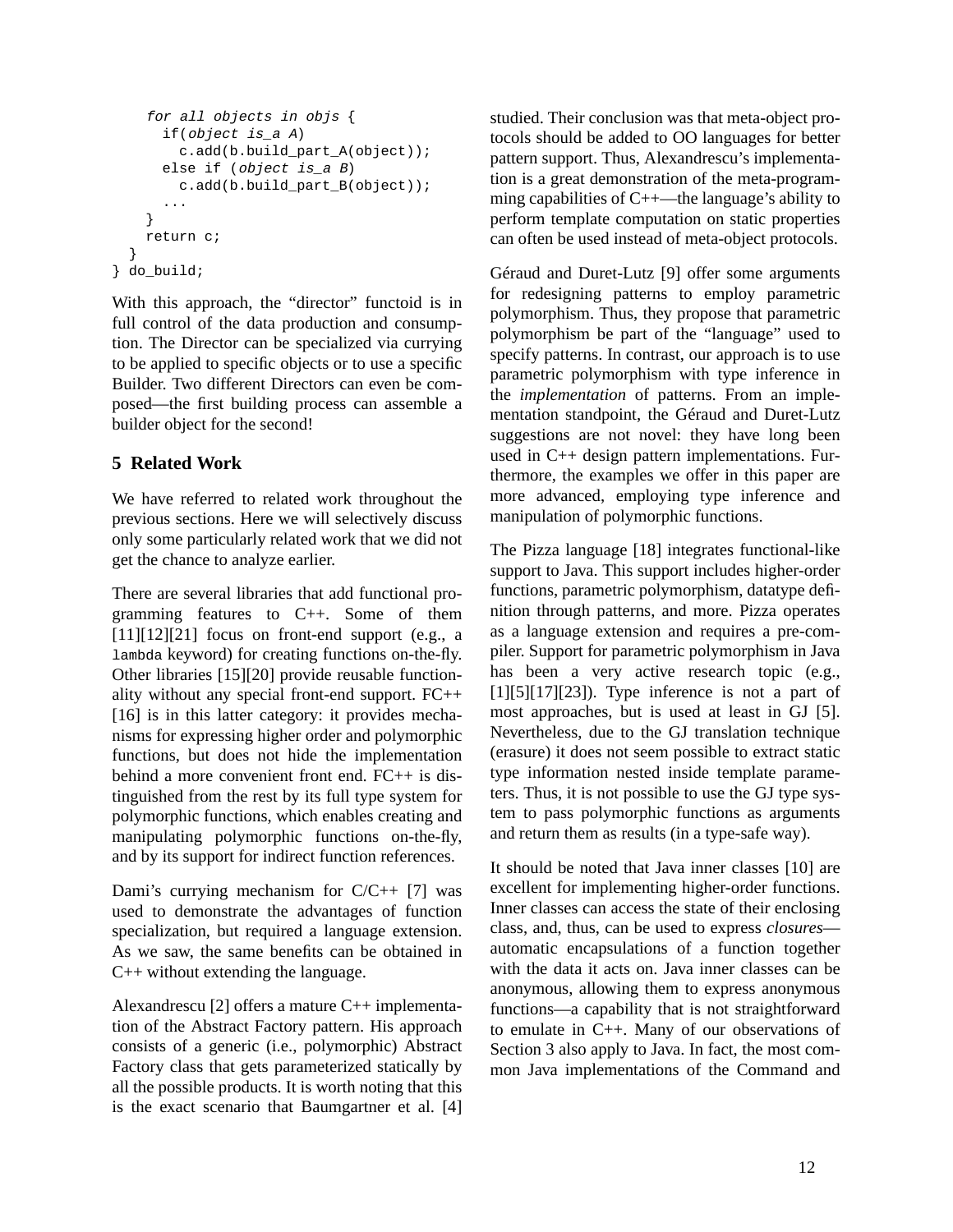<span id="page-12-0"></span>Observer design patterns use inner classes for the commands/callbacks.

#### **6 Conclusions**

In this paper we examined how functional techniques in general, and FC++ in particular, can be applied to OO tasks, by illustrating the implementations of some common design patterns. Our examples from [Section 3](#page-3-0) are similar to others in the literature, but, to our knowledge, our example pattern implementations from [Section 4](#page-6-0) have not appeared before, even in different contexts. Additionally, we are not aware of another mainstream, statically-typed OO language with the capabilities of FC++ for manipulating polymorphic functions and employing type inference.

Our implementations demonstrate the value of parametric polymorphism and type inference (even in a rather primitive form) in a statically-typed object-oriented language. By selectively using parametric polymorphism with type inference and higher-order functions, we can create simple, yet general, implementations of patterns that are both efficient and type safe.

#### **References**

- [1] O. Agesen, S. Freund, and J. Mitchell, "Adding Type Parameterization to the Java Language", *Proc. Object-Oriented Programming Systems, Languages, and Applications (OOPSLA) 1997*, 49-65.
- [2] A. Alexandrescu, *Modern C++ Design: Generic Programming and Design Patterns Applied*, Addison-Wesley Professional, 2001.
- [3] S.R. Alpert, K. Brown, B. Woolf, *The Design Patterns Smalltalk Companion*, Addison-Wesley, 1998.
- [4] G. Baumgartner, K. Läufer, V.F. Russo, "On the Interaction of Object-Oriented Design Patterns and Programming Languages", Tech. Report CSD-TR-96-020, Dept. of Comp. Sci., Purdue University, February 1996.
- [5] G. Bracha, M. Odersky, D. Stoutamire and P. Wadler, "Making the future safe for the past: Adding Genericity to the Java Programming Language", *Proc. Object-Oriented*

*Programming Systems, Languages, and Applications (OOPSLA) 1998*.

- [6] C. Chambers, B. Harrison, and J. Vlissides, "A Debate on Language and Tool Support for Design Patterns", *ACM Symposium on Principles of Programming Languages*, 2000 (PoPL 00).
- [7] L. Dami, "More Functional Reusability in C/ C++/Objective-C with Curried Functions", *Object Composition*, Centre Universitaire d'Informatique, University of Geneva, pp. 85- 98, June 1991.
- [8] E. Gamma, R. Helm, R. Johnson, and J. Vlissides, *Design Patterns: Elements of Reusable Object-Oriented Software*. Addison-Wesley, 1994.
- [9] T. Géraud and A. Duret-Lutz, "Generic Programming Redesign of Patterns", in Proc. *European Conf. on Pattern Languages of Programs, 2000 (EuroPLoP'2000)*.
- [10] Javasoft, *Java Inner Classes Specification*, 1997. In http://java.sun.com/products/ jdk/1.1/docs/.
- [11] J. Järvi and G. Powell, "The Lambda Library: Lambda Abstraction in C++", TUCS Tech. Report No. 378, November 2000, available from http://www.tucs.abo.fi/ publications/techreports/TR378.html.
- [12] O. Kiselyov, "Functional Style in C++: Closures, Late Binding, and Lambda Abstractions", *poster presentation, Int. Conf. on Functional Programming*, 1998. See also: http://www.lh.com/~oleg/ftp/ .
- [13] S. Krishnamurthi, M. Felleisen, D. P. Friedman, "Synthesizing Object-Oriented and Functional Design to Promote Re-Use", *European Conference on Object-Oriented Programming (ECOOP)*, Brussels, Belgium, July 1998.
- [14] T. Kühne, *A Functional Pattern System for Object-Oriented Design*, Verlag Dr. Kovac, Hamburg, 1999.
- [15] K. Läufer, "A Framework for Higher-Order Functions in C++", *Proc. Conf. Object-Oriented Technologies (COOTS)*, Monterey, CA, June 1995.
- [16] B. McNamara and Y. Smaragdakis, "FC++: Functional Programming in C++", *Proc.*